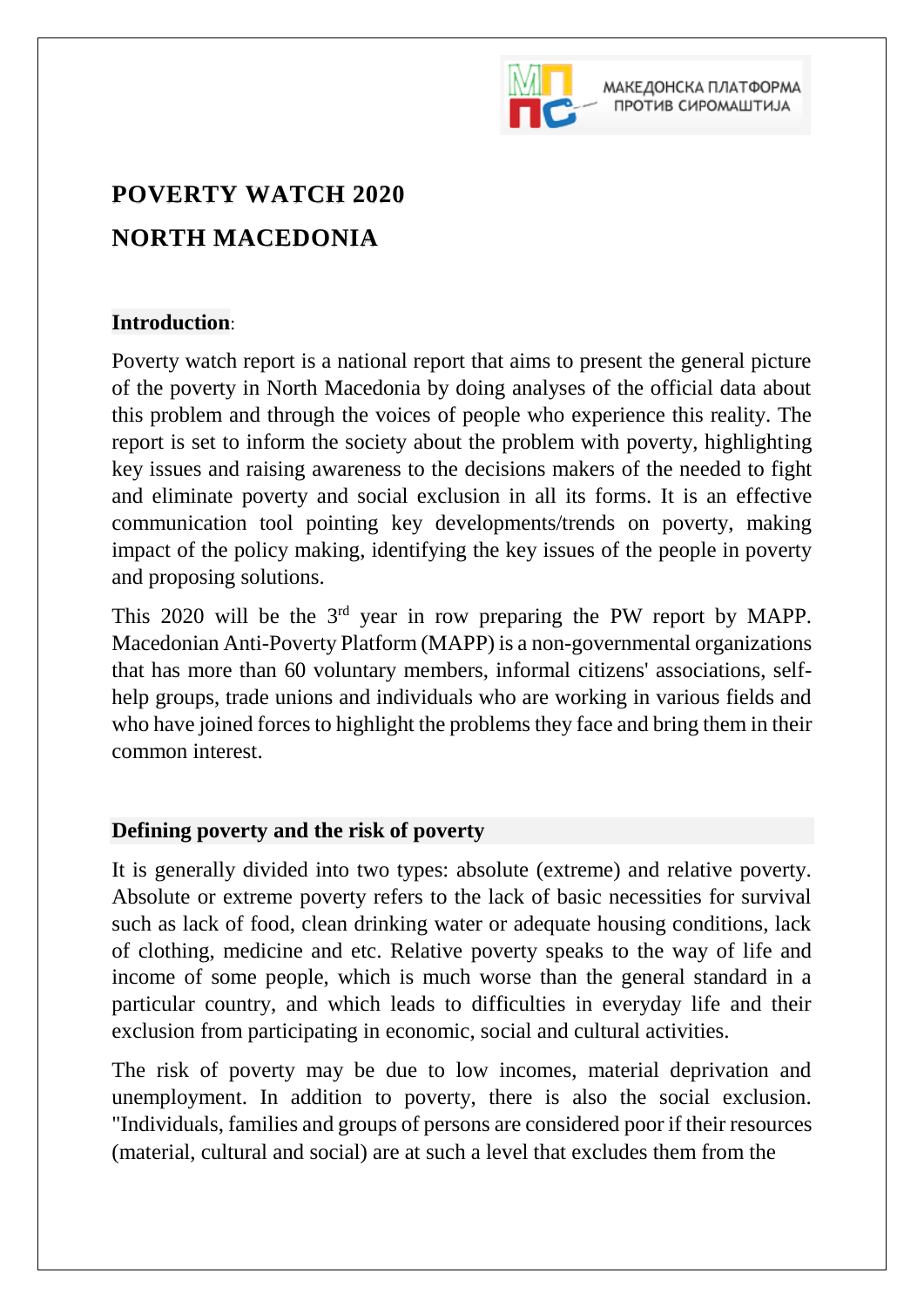

minimal acceptable way of life in the country in which they live" – definition by Eurostat used by State Statistical office in North Macedonia.

## **Overall situation/trends on poverty, and the impact of COVID-19 .What are the key challenges and priorities?**

The Coronavirus epidemic marked this year putting the country and the economy on harsh struggles, attacking citizen's health and life. Although the health crisis is the biggest problem, this crises broke the economy all around the world and so as in North Macedonia. The most affected are people in poverty and social vulnerability.

Last analyses of The World Bank said that "The combined effect of lower labor incomes and lower remittances due to COVID-19 will likely increase poverty to pre-2017 or even pre-2015 levels, depending on the duration of the crisis. Simulations predict that the poverty rate will rise from about 17% in 2019 to about 20‒23% in 2020, and from 55,000 to over 130,000 Macedonians (depending on how long the crisis will last) would fall into poverty. Before the pandemic, poverty was only 4% among workers in the most affected sectors, but the rate is estimated to hit about 8% in scenario 1 and 15% in scenario 2. The impact of the virus outbreak will likely differ along the income distribution; incomes will fall by about 5 to 8% among those in the lowest quintile, and 7 to 13% or more for the rest of the population. Moreover, more than 75% of those who are likely to fall into poverty are currently not covered by any social protection program."

Although the report does not emphasize the decline from 21.9% in 2018 to about 17% in 2019 due to changer of the social protection system and the introduction of minimum income schemes, guaranteed minimum assistance and other allowances made for the poorest families. Unfortunately, the pandemic will take us back to the beginning, but now with a new group of poor, those who previously lived at risk of poverty.

"The Covid-19 crisis has impoverished the employed people as well" – *says Biljana Dukovska from the Macedonian anti-poverty platform*. Poor people living below the poverty line are taken care of by the social protection systems, but now there is a situation when those who were not poor until yesterday, will now face poverty. Now it become visible how the poor really live. Humanitarian organizations that have been working for years helping citizens with experience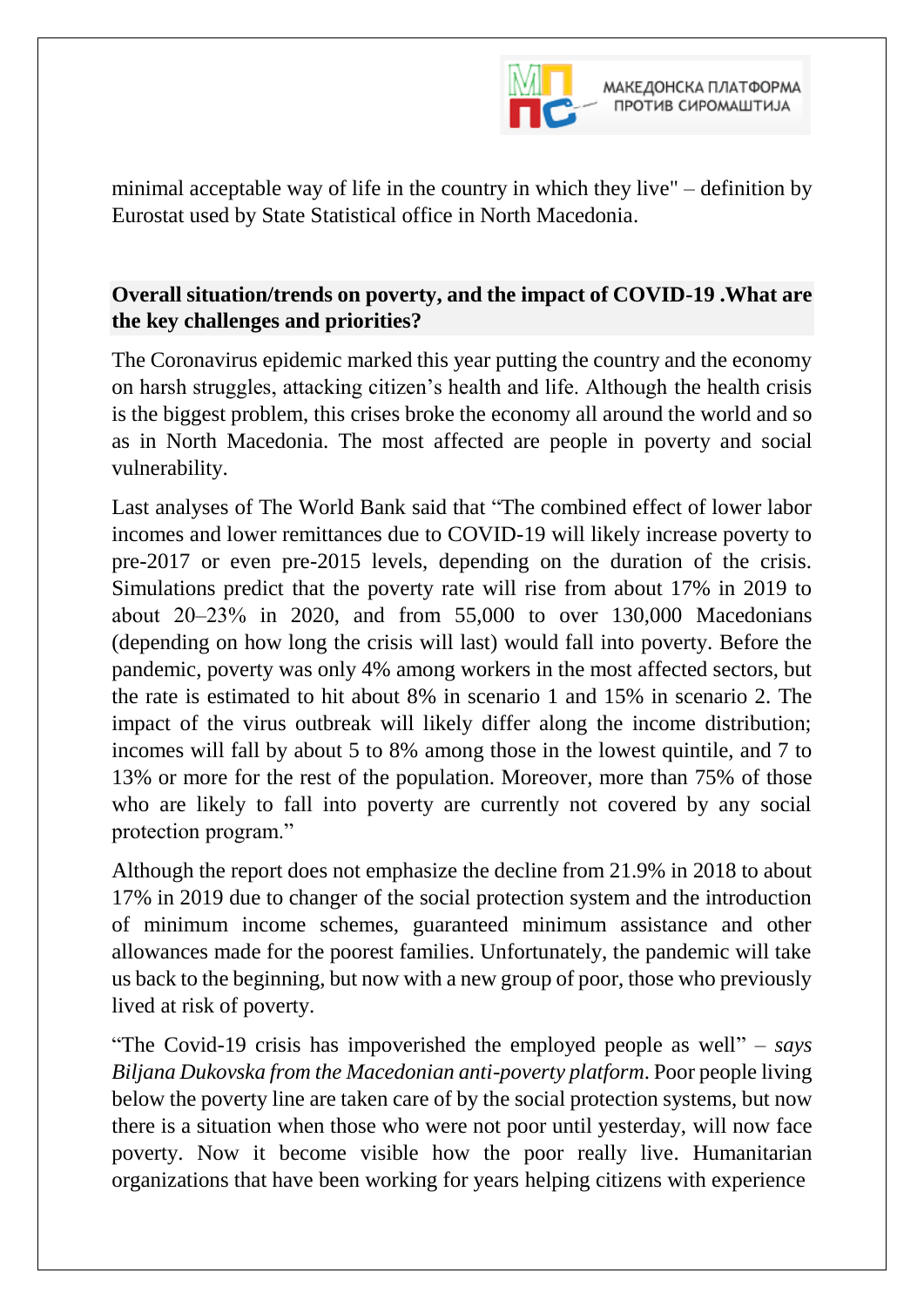

or at risk of poverty are saying that number of applicants for assistance has increased by 30%. These are new people who are addressed for the first time. The Government officials mention that 20,000 new households from the informal economy would require quick entry into the social protection system from the months of April and May. "Just for comparison, there were already about 30,000 existing users, which indicates a frightening fact that the number of citizens in need of support is almost doubling,"- *said Biljana Dukovska*.

The best approach for prevention and reduction of poverty is the one based on respect for human rights, so it is important to be careful not to deepen the existing inequalities, in all areas, but also not to design measures for the "average citizen" but aim at specific groups and their conditions. The most vulnerable categories of citizens should certainly be given priority, but it is equally important to prevent the creation of new poor. It is important to react on time before the risk of the virus appears, primarily to ensure that all citizens have access to clean water as a prerequisite for hand washing and the opportunity to follow all tips for preventive and protective action. The *director of the Employment Agency, Biljana Jovanovska said* that 11 190 people registered as unemployed and reported that they lost their job between March  $11<sup>th</sup>$  to May  $31<sup>st</sup>$ . Measures adopted by the governmen, had positive impact on the groups without financial means and poor living conditions, loss of jobs and Income. However, the public debt and deficits in public budgets on local, regional and national level will further increase poverty and inequality in the time to come.

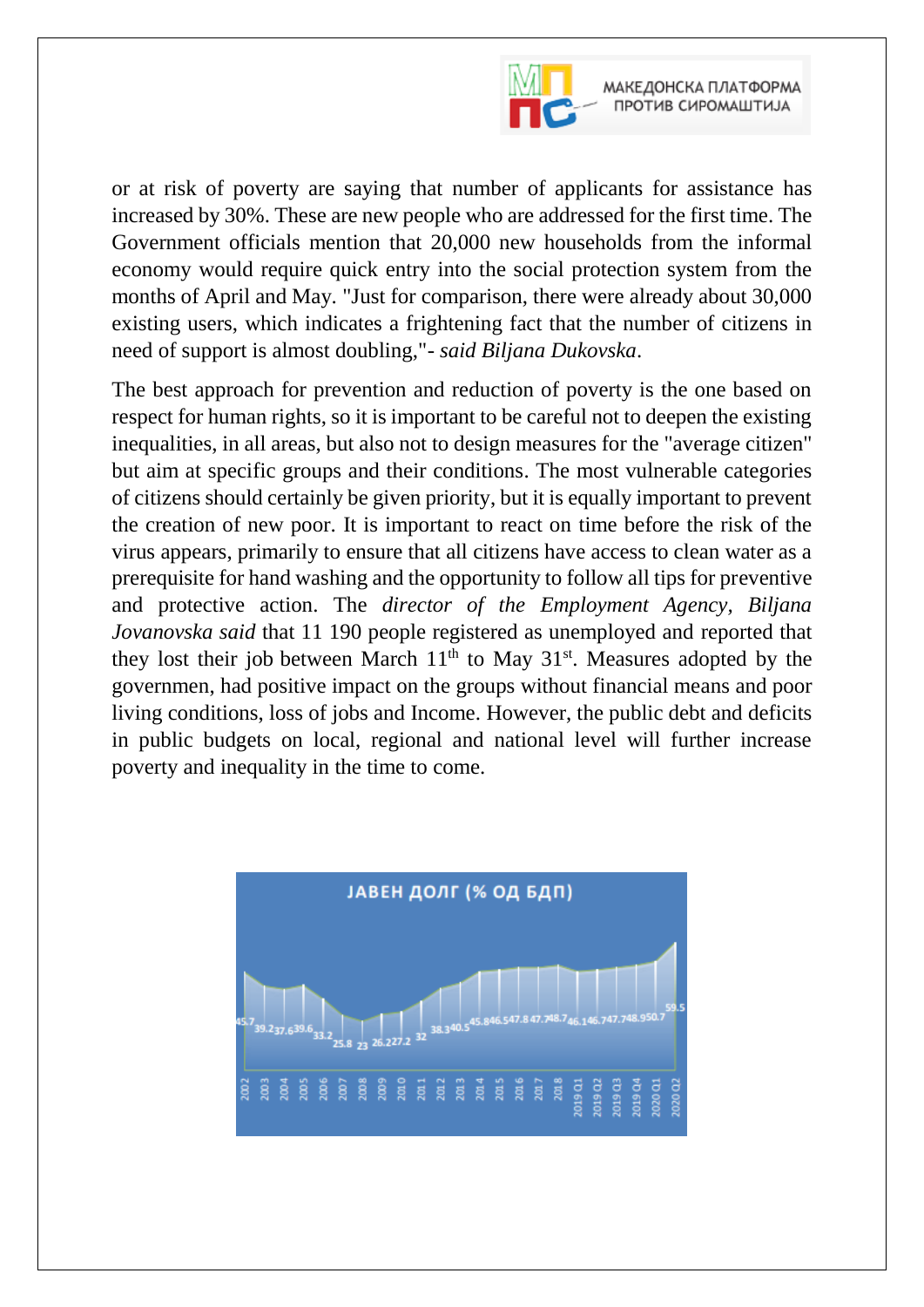

#### **Problems in accessing healthcare**

In prior of elaborating the problems of the healthcare system, it is significant to accent the positioning of the system itself. North Macedonia has an implementation of a national healthcare system, thus a system where the coverage is comprehensive and allows every citizen to be able to receive the health protection and intervention. For the people who are unemployed, the Ministry of Health covers their health insurance.

Nevertheless, the problems that were consisted in the years before the pandemic were noted with the people who are facing poverty and the socially excluded ones. Even though everyone has the right to a health protection, the people who are experiencing poverty have the problems of the physically accessing or using healthcare institutions especially ones of secondary and tertiary health care. Since most healthcare coverage covers primary health care costs for additional costs either they don't have the sufficient funds to cover them or they don't have any funds at all. Rural communities and marginalized groups are most fazed by the consequences of the problems with not having a regular practitioner, whom they can visit.

 *Positive mention is the enabling of the sick people (which is especially important for the chronically ill that need regular therapy) not to go for prescriptions at their primary care doctor, but the doctors were systematically connected with the pharmacies.*

Main obstacles or issues:

- Bad coverage of ambulances and health care facilities
- COVID testing points are missing, especially in poor areas, which are potential hotspots (Shutka municipality for example).
- People in the rural areas don't have everyday visits to their practitioner
- Not every woman have access to gynecologist (putting the focus point on the Roma women who don't have adequate access to a local OG, so to maintain their reproductive health)
- Poor network of local health services and lack of free ones (these pavements are not covered by the national compulsory health protection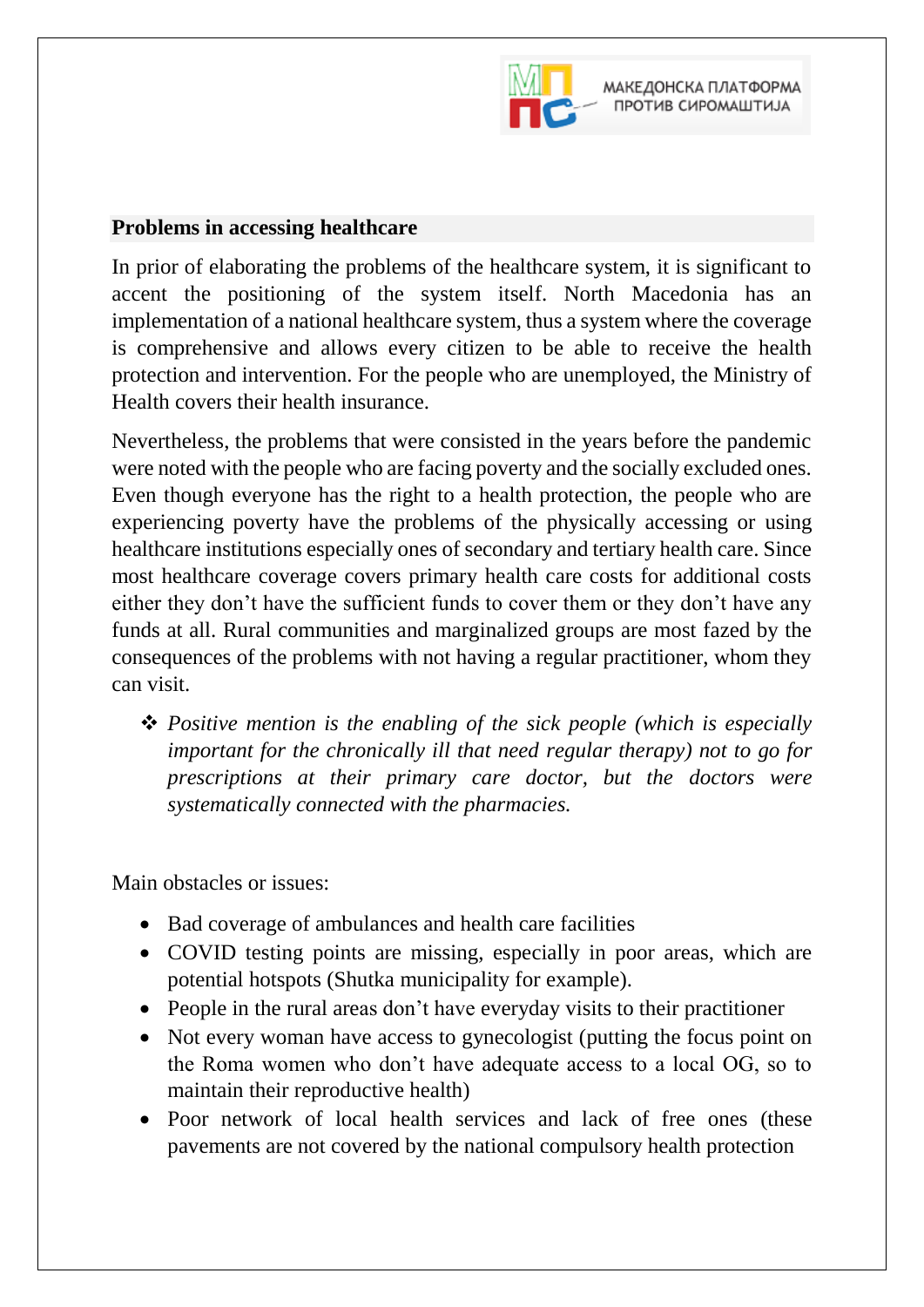

but on the individual financial situation, leading to a social exclusion to the people who are experiencing poverty)

- Prolonged time of having proper care or access to health services due to Covid-19
- Covid 19 prevention and protection measures are not adjusted for some of the disabled people due to the fact that additional circumstances for their full observance are not provided, which exposes them to a higher risk of the virus compared to other citizens
- Many groups suffered and are still suffering from loneliness, depression, poor general health, mental health, and it's difficult to detected them all

Another problem that represented itself in the access of healthcare is the issue with not having the proper documentation/validations. Pre-conditioned for every person is to be citizen of the country in order to be able to have access to the national healthcare systems and have access to healthcare services. The number of people who are cannot obtain the needed documentation for different reasons, their access is restricted and they are not able to enter the national healthcare system.

## **Vulnerable groups are the most negatively affected by Covid – 19**

Everyone is affected by the Corona-19 pandemic, but some groups are more negatively than others like: workers with temporary jobs, self-employed workers, people in low-wage jobs, front-line workers (transport, supermarkets, retail, and police), homeless people, persons with drug addictions, persons with poor health and other vulnerable groups. One of the most negatively affected are:

- Elderly people that had more restricted measurements during the Covdi-19 taken for their own protection, for example a longer curfew for their mandatory stay at home. Being socially isolated, it affected the mental health of the elder people, developing anxiety or depression. Furthermore the social isolation and physical distance, disrupted the natural support they were having on a daily basis from family, neighbors and friends.
- Another group that was strongly hit by the pandemic are the persons which agreement expired or was on the verdict of expiration, it was not renewed or prolonged. The status of the people changed to unemployed, with an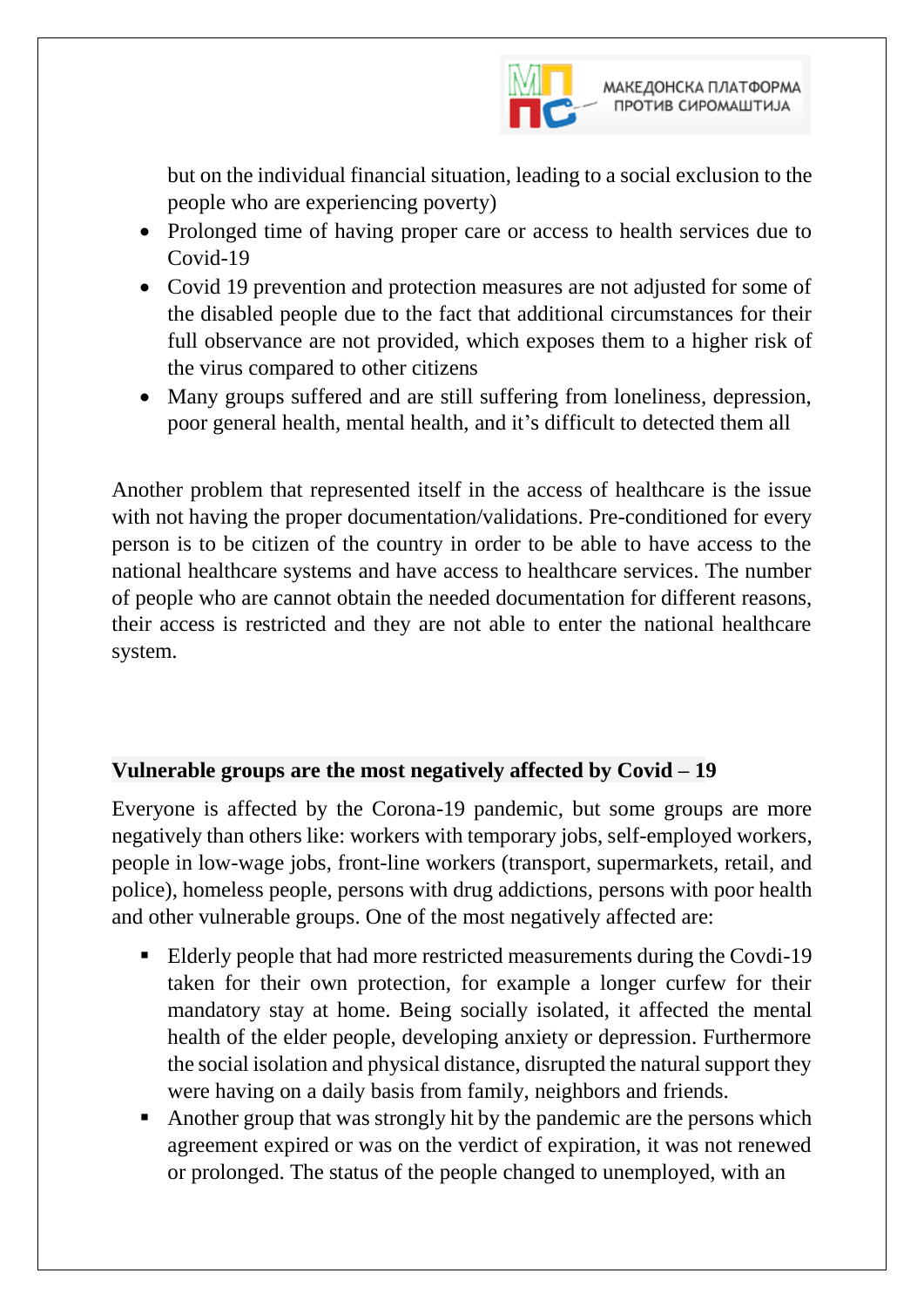

enormous probability that even when the pandemic ends, their status will remain the same.

- The victims of the gender-based violence became more vulnerable during the pandemic. The national restrictions and the curfews "trap" the victims in their homes with the person who commits the violence. The lockdown and curfew restriction entrap the victim with the person who commit the violence and the additional support from a shelter center or an institution were scarce during the pandemic.
- The poorest children suffered more from Covid-19 as a result of the combined effects of multiple risks and disadvantages, such as insufficient internet access and poor housing conditions, which may be particularly important for progress in the learning of children at the time of closing and non-operation of schools. Such weaknesses are especially visible in children from the Roma population. Children are very much affected by the pandemic in a specific way. Not going to school their movement was limited, they had to adapt quickly to all that, they had to immediately adapt to distance learning through online programs. They felt the stress of both parents and teachers and that will have an impact on future generations.
- The self-employed people are people who have start up their own small business reflecting as their own life support from whom the target group is able to be financially sustainable and socially secured. During the lockout of the business, these people tend to use the funds from their austerity, being as their only source of financial support. Prolonging the state, it only defines more drainage from the austerity funds and increasing the material deprivation. Also questionable is if the business are going to be open back again, coming from decreased profit in the times during the pandemic, which only leads in forming a demotivation for the self- employed people to again face the difficulties they have experienced and new the newly formed ones.
- The Roma people are also facing severe difficulties on a national perspective. The majority of the Roma ethnic group are actively part of the non-formal (grey) economy. Collecting plastic, metal and after that selling the collection or being part of a non-formal bazar allows the Roma people material support for them and their families. Roma people were being cut out of their own main or only source of income, in which is enlarging their material deprivation and poverty. From a health standpoint, looking it from the prism of generational approach, horizontally and vertically, many of the Roma family generations live together as one household. That involves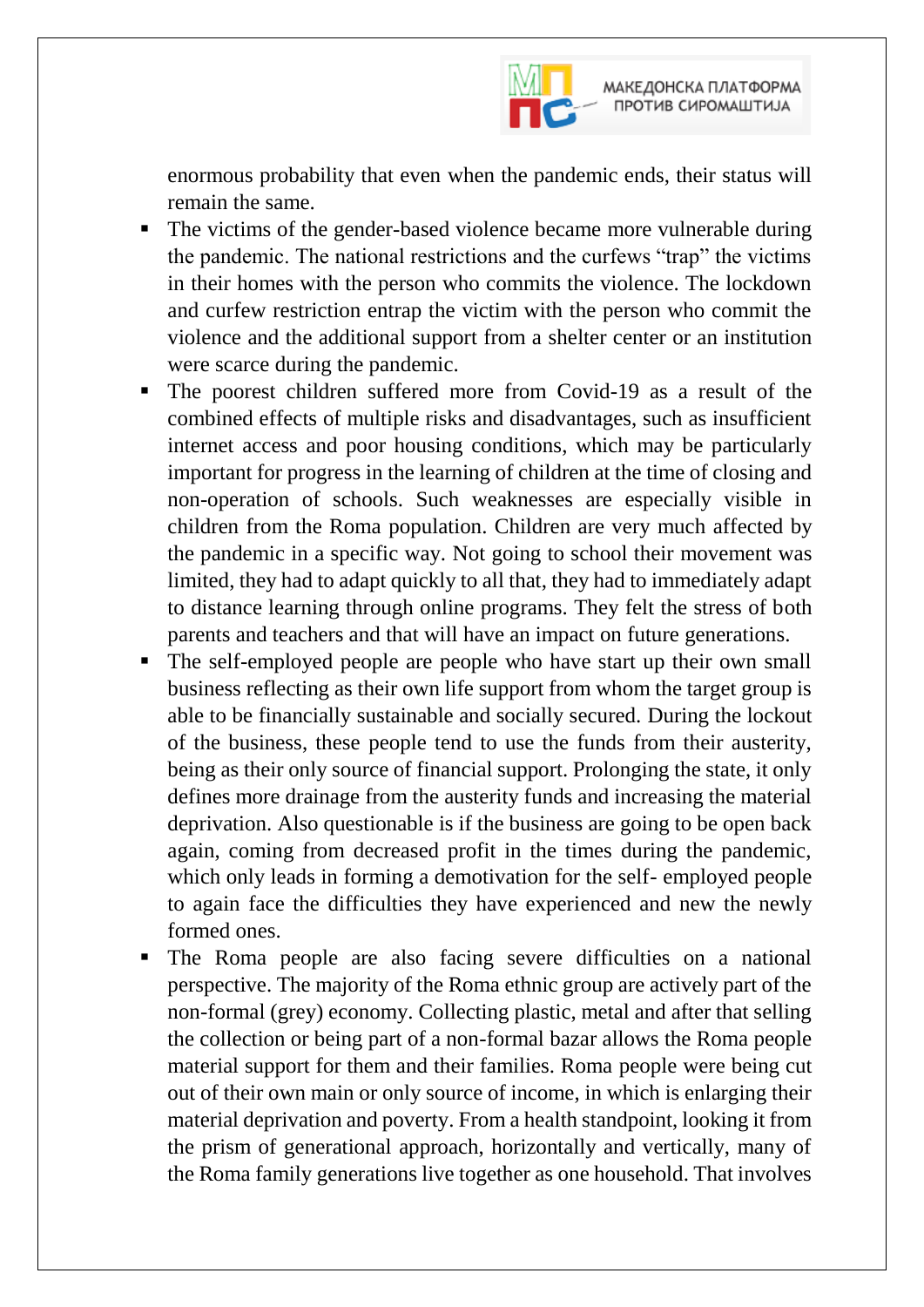

МАКЕДОНСКА ПЛАТФОРМА ПРОТИВ СИРОМАШТИЈА

- a bigger risk in contraction with virus and by default creating "opportunities" for the contractions to multiply.
- Women are at the forefront of low-paying jobs. This was especially felt in our country by the textile workers who during this crisis are working in inappropriate (unsafe) conditions and were using transportation from companies where there was no distance and protection. The virus has spread into too many areas, and the situation has become alarming for many workers and their families. Medical staff are in large numbers and many of them have been infected. Many women in the hospitality sector lost their jobs, but also those who were self-employed as hairdressers, cosmetics workers, etc. Among those most affected are those who work under contract, such as translators or musicians. Additionally, teachers, mothers, housewives, employees and wives were expected to organize all the work around hygiene and the kitchen.
- Young people faced insecurity in the educational process, inadequate organization of teaching and inaccessibility for young people from vulnerable categories, unclear protocols for completing degrees and transition from one level to another. The measures and the state of emergency to prevent the spread of Covid-19 significantly restricted the movement and activities of young people, thus making their psychophysical health very vulnerable. In addition, they were affected economically, as they often worked in more precarious positions, had fixed-term contracts, or worked for a living, which made them more susceptible to job loss.

## **Unemployment**

Over 9,000 people lost their jobs in the first two month of the pandemic, and the Employment Agency has submitted about 3,900 new applications for unemployment benefits and more than 9,000 people lost their jobs in March and April, according to official figures from the Employment Agency.

The unemployment rate of 16.7 percent was recorded in the second quarter of this year, according to the State Statistical Office. According to the published data, the number of unemployed in this second quarter is 159,623, while the number of employees is 793,416. The active population in the country is 953,039 people. The activity rate in the second quarter was 56.5%, while the employment rate was 47.1%. Compared to the end of 2019 and the second quarter of 2019, there is a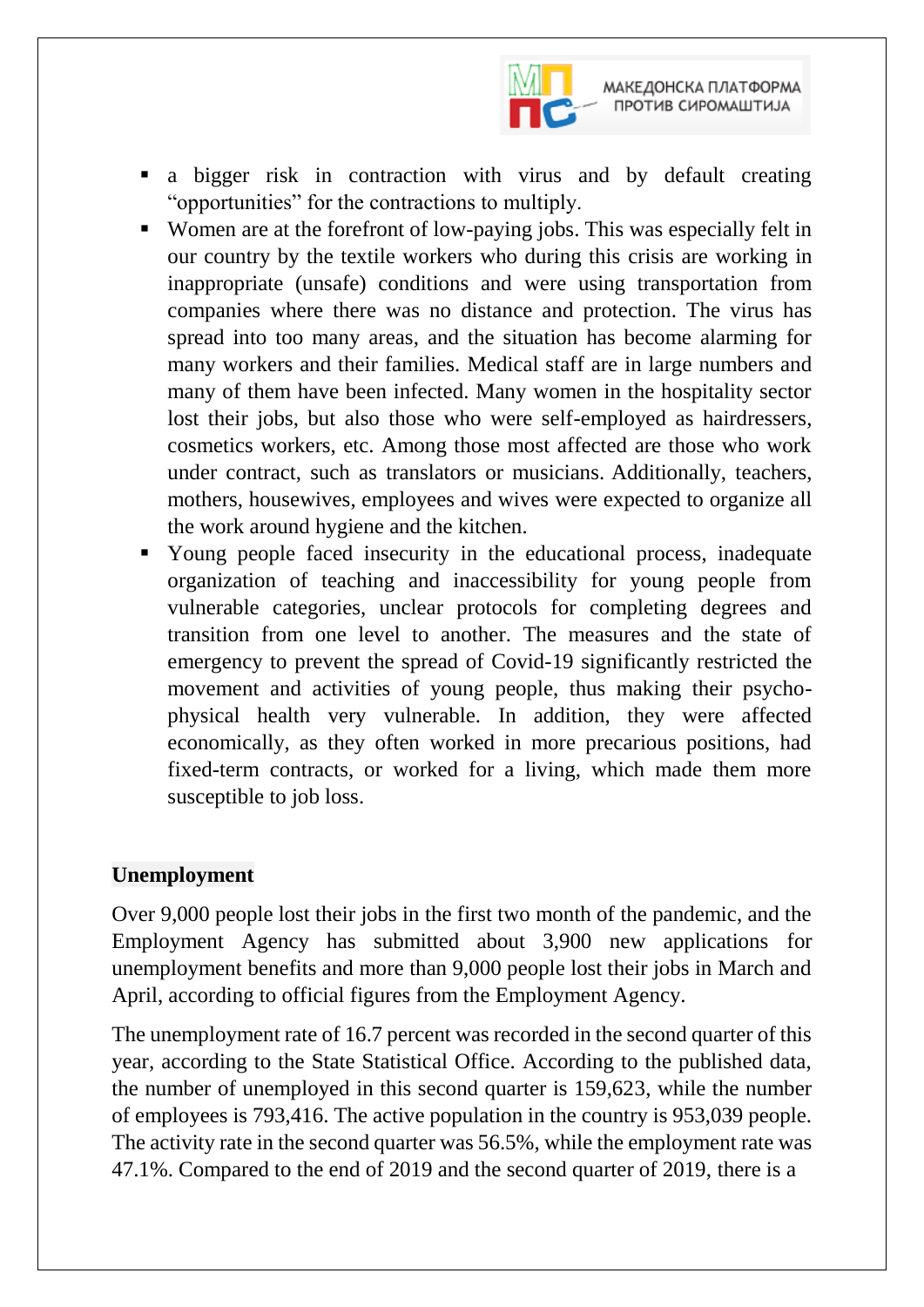

decrease, when 17.3% and 17.5% were registered. The published data indicate an increase in the unemployment rate compared to the first quarter when it was 16.2%. The data shows that the largest employer is the processing industry, which employs 161,007 people.

One in four people who lost their jobs during the coronavirus pandemic in the country is under the age of 29, According to the data of the Employment Agency, from March  $11<sup>th</sup>$  to May  $31<sup>st</sup>$  this year, almost 12 thousand people lost their jobs, and almost 3300 of them are under 29 years old. Those who work "illegally" are not even counted here. This already increases the high youth unemployment in North Macedonia, which is one of the highest in Europe. According to the State Statistical Office, youth unemployment in the country is 35%. Only some African countries have higher rates than these.



#### **Problems in social protection coverage**

The system of social protection and the system of social security consist different rights from different aspects, like, the social welfare, child protection, retirement and invalidity security, health security, unemployment benefits etc. The social reforms in the system of the social protection are made to evaluate and redefine the grasp of system of the people who have the rights to the benefits and the focus is finding the proper channels of informing, plus activities and methods in activating the people who aren't aware but have the right to a different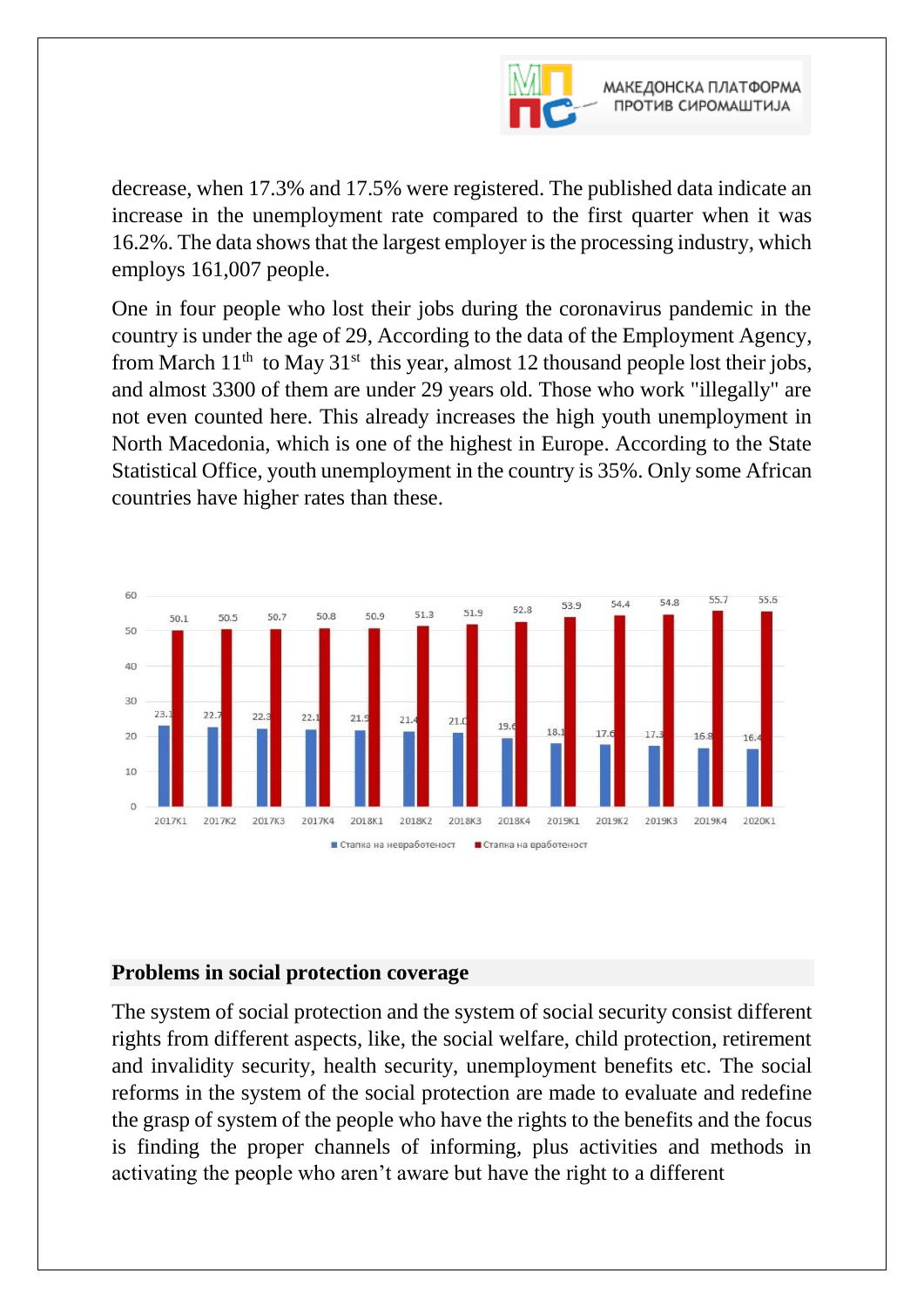

beneficiary. The system of social security, provides for the people who are employed to have certain benefits, by paying contributions for different insurances. From the gross wage, certain percentages are contributed for health insurance, retirement insurance, invalidity insurance and insurance in case of unemployment. Contributions that are made by the pension insurance, guided by the principle of solidarity, are allocated as pensions for the people who are already retired.

Main obstacles or issues:

Acts were created with the minimal conditions that are supposed to be made by the services if they want to be providers of the services. From practical experience, the process is gradually developing, but unequally in the whole country. In the urban area it is able to notice that multiple services are providing and helping the target groups, in contrast to the rural area where social services are still undergo. Even in the moment of the pandemic, the municipalities are putting accent on the social services and forming collaboration with social services and enterprises for providing help and support for their citizens.

## **What do people in poverty say?**

The opinion of the citizens is that the cost of living is rising and wages cannot maintain decent living. Some say:

"How much do you have, you manage with that somehow. To survive only, and it's all done with difficulty"

"I am getting paid something but is not enough to make a living out of it. Additionally I am taking care of an older lady. I need something that will get me back on my feet"

"I am putting hope in every new day, and my need is to have peace and mental health to be able to continue to work to support my family and my kids. It could be of great help if the government established agreement with the banks to cut the extra fee on the loans during the months of the crises"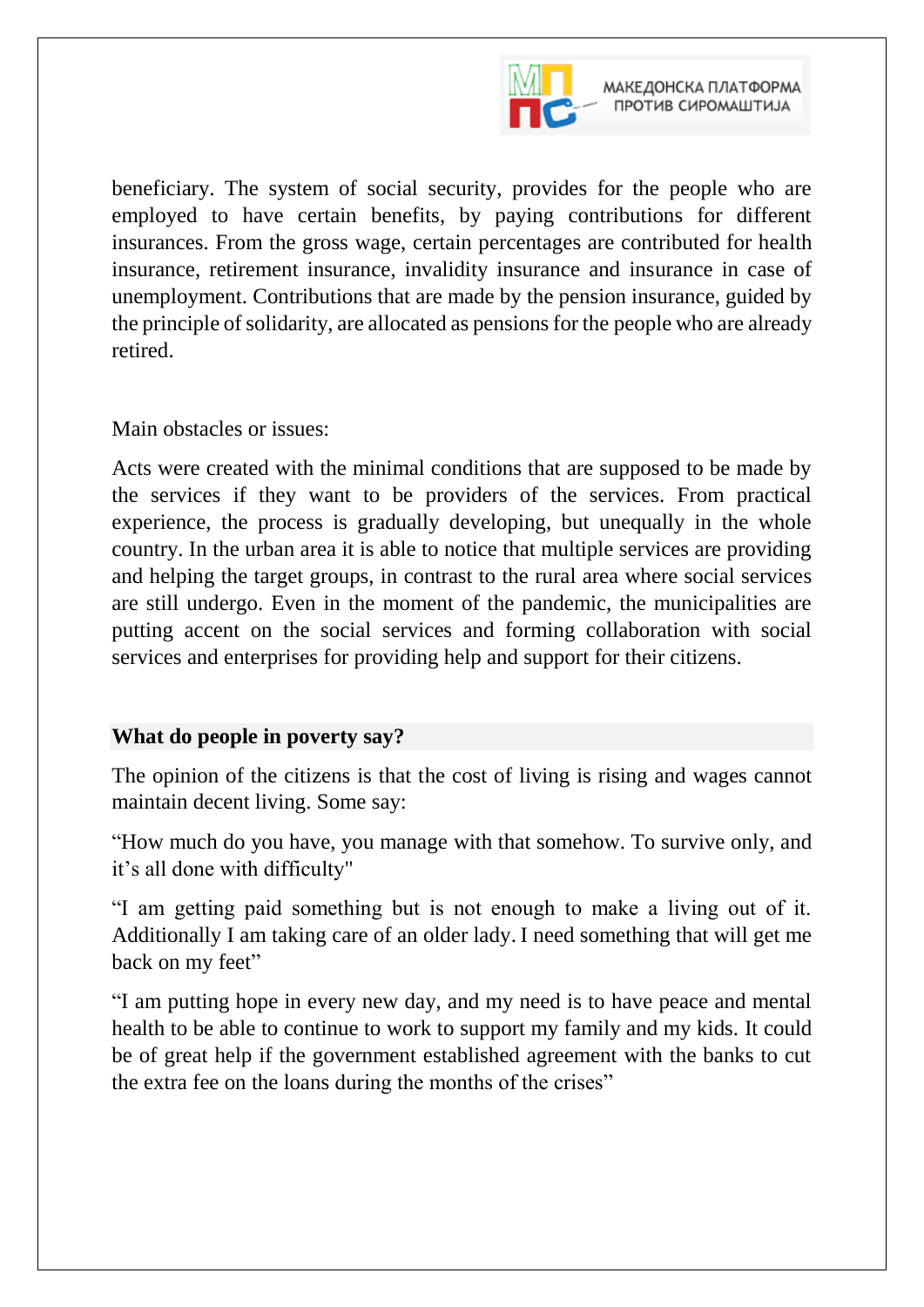

## **Key messages**

- $\triangleright$  Balance of the social with the economic, educational and health systems, guaranteeing access and respect for the human rights of each individual
- $\triangleright$  Continuation with the implementation of the Law for Social Protection (because after its adoption the trend of poverty reduction started and if the pandemic did not occur, it would have continued in 2020)
- $\triangleright$  Increasing the economic activity of families to remain a priority with guaranteeing the dignity of jobs
- $\triangleright$  Supporting and investing in digitalization opportunities and taking care and preserving every job
- $\triangleright$  Following the path for joining EU and undertaking good practices that guarantee success in overcoming the crisis

### **Recommendations:**

- $\triangleright$  Continue with the government support measures for Covid-19 until the stabilization of the economy
- $\triangleright$  To revise the conditions for realization of GMI and other incomes, in accordance with the new poor and the employed poor
- $\triangleright$  To continue with the development of social (and combined services) especially at the local level (It is necessary to continue the process of activation, with direct work with families- case management)
- $\triangleright$  Strengthen health care system and introduce new programs for maintaining safe and accessible services during and after the Covid-19 (attention to the mental health of citizens during and after the crises)
- $\triangleright$  To be careful not to cancel the existing exemptions too soon (payment of installments of loans and executions), but also to continue subsidizing their costs (financial support, food and hygiene support, subsidized use of energy and water, etc.
- $\triangleright$  Ensure that public resources are available to the frontline workers such as doctors, nurses, lab technicians (most of which are women)
- $\triangleright$  Assuring the law justice for the citizens and fight corruption more strongly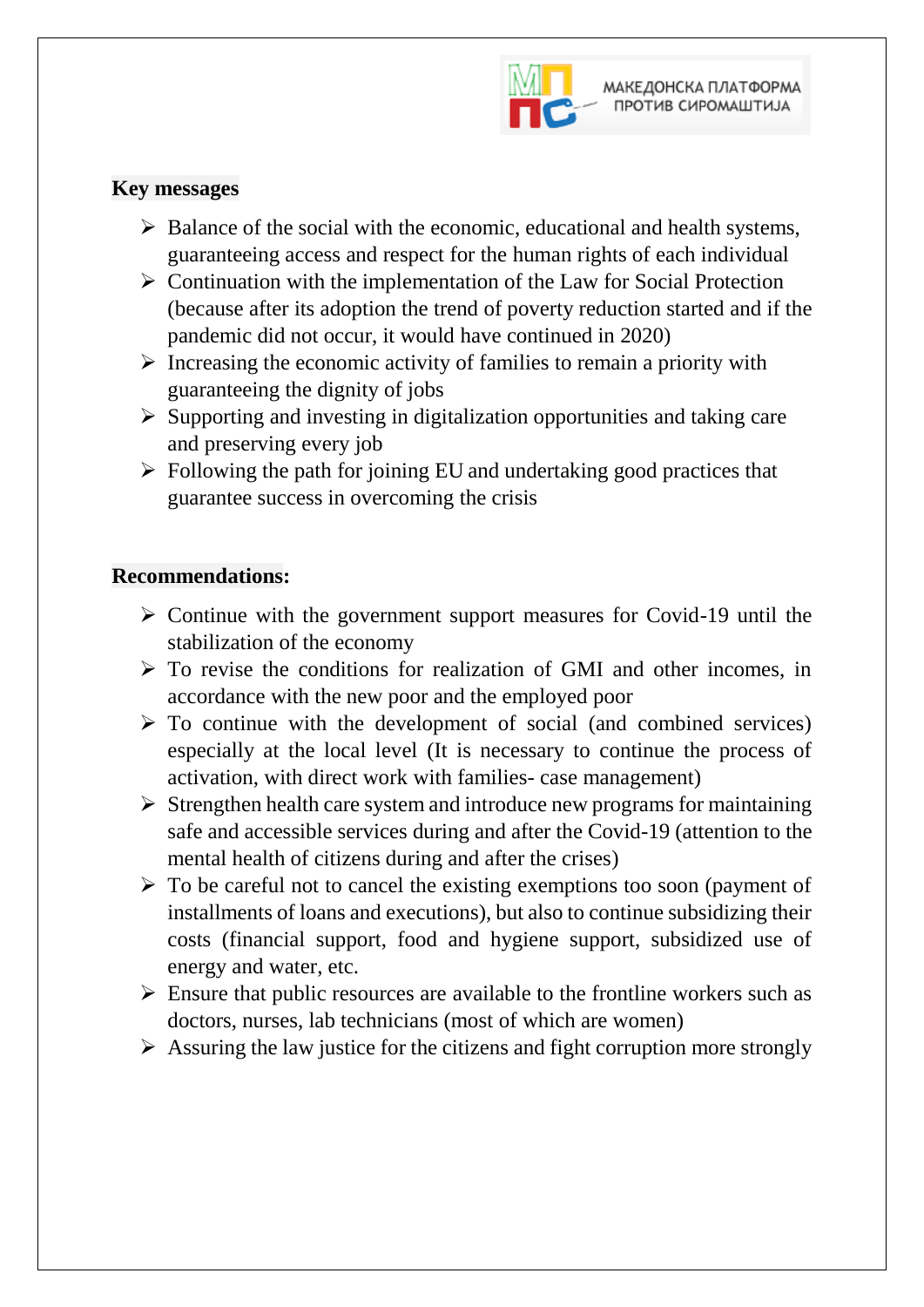

## **Good and promising practices in the country**

Dealing with the economic and social consequences caused by the health crisis are very difficult and uncertain in the period to come. In the past period we have witnessed serious violations of workers' rights and we have faced a situation in which workers engaged in the informal economy, lost their income, are struggling to survive and have great difficulty in exercising their rights as part of government crisis measures. To prevent the deepening of the vulnerability and further marginalization of low-wage workers and informal workers, the Open Society Foundation - Macedonia provided \$255,000 in support through the COVID-19 Joint Rapid Response Fund**.**

This support is aimed to provide effective and timely assistance to a large number of low-paid and informal workers, most of them women, Roma and single parents, to gain access to the state aid measures in order to meet basic living needs, and ensure the protection of their labor rights. Local Roma organizations and organizations providing free legal aid and human rights protection will provide support in the form of:

- Urgent administrative and paralegal assistance to implement government assistance measures;
- Free legal aid to expand the volume of beneficiaries and provide assistance to workers in the formal and informal economy who have lost their jobs
- legal aid and judicial representation in case of violation of workers', social and other rights, and joint representation before the institutions for fast, efficient and equal provision of crisis measures and respect for workers' rights

This support for the protection of labor rights of low-paid and informal workers in times of health crisis will be provided through the implemented activities within the projects of more than 15 civil society organizations.

## **Are EU and national governments helping?**

North Macedonia received the announced 160m euros from the European Union to deal with the Covid-19 crisis. According to the statement, the money will be used to strengthen fiscal management, fight corruption, transparency, tackle youth unemployment, dealing with the economy and improve the business environment.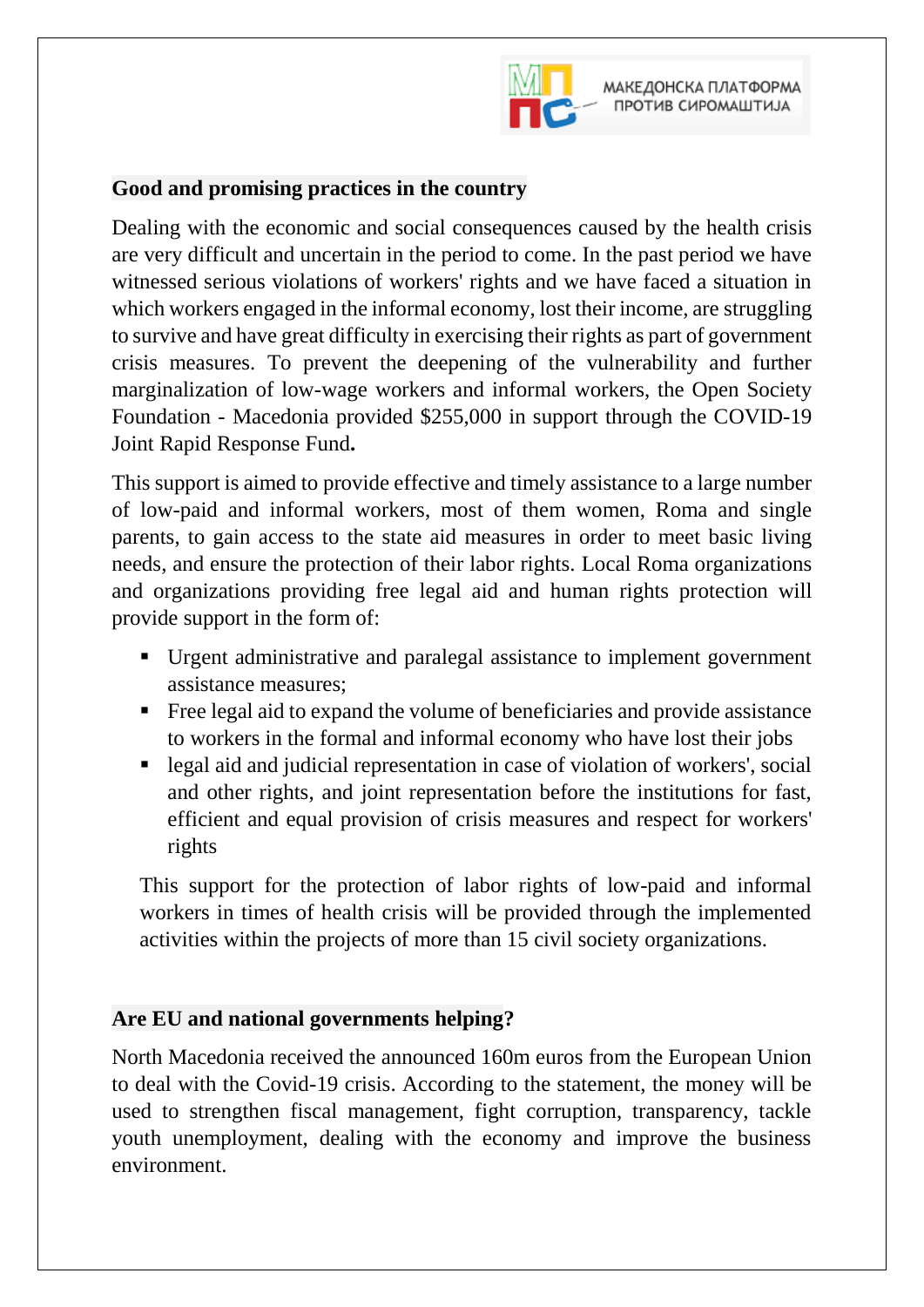

The Government put 28 million euros for a total of 324 479 citizens aiming to support targeted categories of citizens and stimulate the economic activity and contribute to the revitalization of the Macedonian economy in conditions of Covid-19. The government adopted three packages of measures to support the economy focusing on the citizens, their jobs, social security, solidarity, and creating an environment for easier overcoming of the economic consequences of the coronavirus, as well as to help to citizens with direct assistance to encourage private and public consumption. А direct financial support was set for citizens in order to stimulate consumption with a focus on domestic products and services and the affected sectors, they introduce payment cards for citizens - for greater consumption and development of domestic economic activities.

Beneficiaries of the domestic payment card were put in 4 categories of citizens: **1**. Low-income citizens, recipients of social assistance and unemployed registered as active job seekers in the Employment Agency until May 22, 2020. They needed to have earned a net income up to 18,000 denars in 2019 and net income up to 60,000 denars in the period January-April 2020. In this category, 115,927 people were detected to receive 9,000 denars on the payment card.

**2**. low- income employees received one-time 3,000 denars. 117,144 people were detected who earned income only on the basis of salary and salary allowances in a net amount not exceeding 60,000 denars at the level of full time during January-April. They also received a voucher for domestic tourism of 6,000 denars through the measure for strengthening the domestic tourism by the Ministry of Economy.

**3**. 87 014 young people received a one-time 3,000 denars. These are young people between the age 16 - 29 years (not older than 209 as of May 22, 2020) active participants in the state formal secondary education and higher undergraduate education.

**4**. 4 394 health workers who were engaged in dealing with Covid-19 received 40% of their last basic net salary. These are employees of the PHI, Clinic for Infectious Diseases, Institute of Public Health, and Centers for Public Health, Emergency, Infectious Diseases and employees in other departments engaged in testing, diagnosis and treatment of citizens with covidium-19.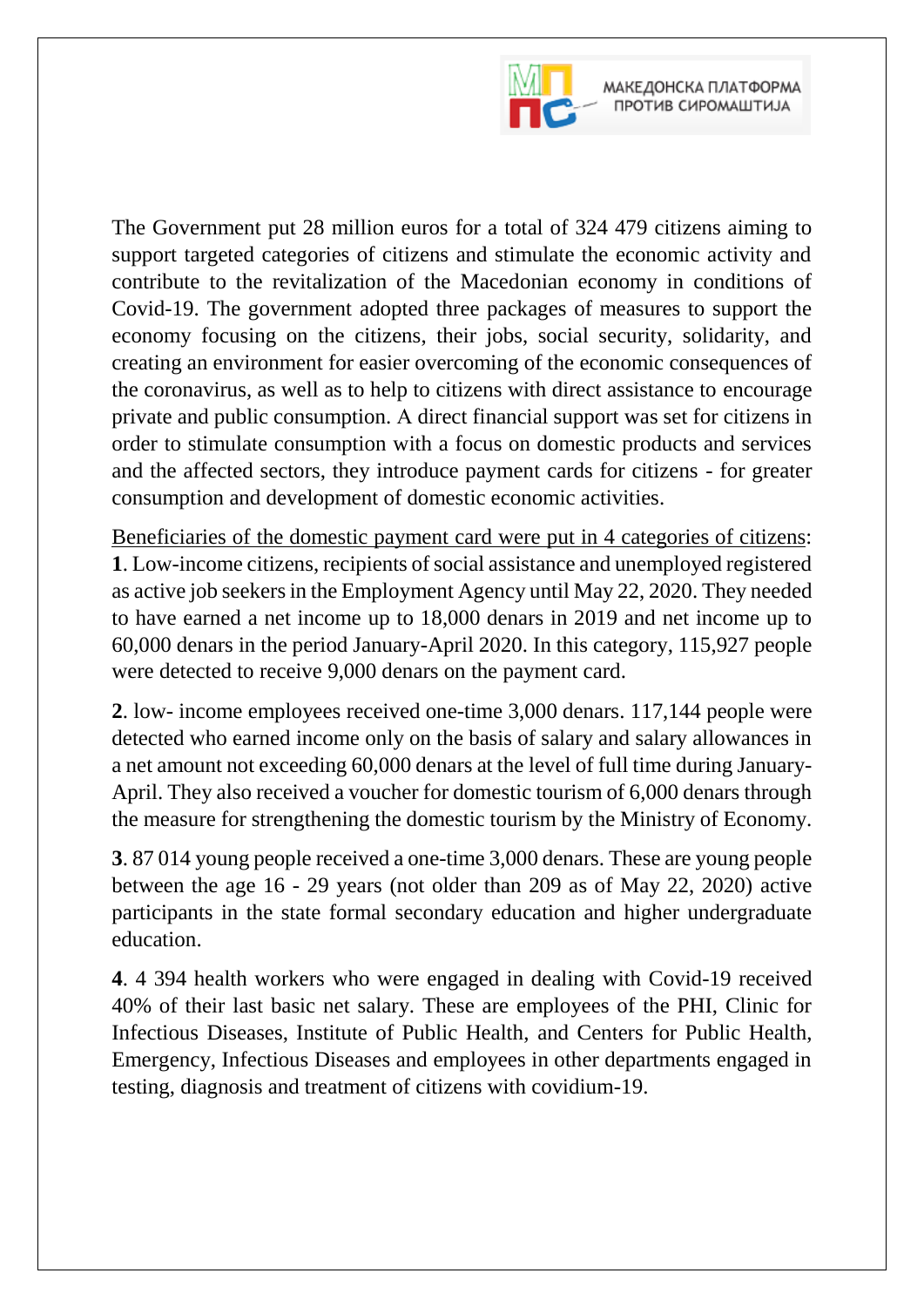

 **Note**: *there were problems with the use of the cards that were given by the Government due to lack of e-mail addresses (poor digital literacy of the most vulnerable), problems with delivery of addresses that are not correct (unresolved property relations), insufficient information about the procedures, and making a fuss in front of banks at 40 degrees, etc. CSOs have played an important role in supporting and directing through legal and technical assistance*.

Set of financial support was aimed to all the companies that had big losses during the Covid-19 crises. However some of the companies misused the financial support that was set towards the people employed and their salaries. Enforcement of law was set to those companies.

The Government also reviewed and adopted the Program for financing activities of associations and foundations for measures for dealing with the KOVID-19 crisis.

- Informing the public about the measures and recommendations of the state institutions for prevention of the spread of the coronavirus KOVID-19
- Legal aid, psychological assistance or counseling for safety and adjustment during a pandemic for the most vulnerable groups
- Assistance and support to children from socially disadvantaged families and children from rural areas to learn from home, by using means of electronic communication;
- Assistance and support in the care of the elderly, victims of domestic violence and other vulnerable groups and in their adaptation to the conditions imposed by the crisis;
- Procurement and distribution of humanitarian and sanitary aid for socially disadvantaged and marginalized groups, at local level;
- Education, direct assistance and support to people with chronic diseases, people with rare diseases, the elderly and infirm, people with addictions, single parents, sex workers, groups affected by HIV, people with disabilities, LGBTI and other socially excluded groups
- Direct support for vulnerable categories of low-paid workers
- Direct support to vulnerable groups with low incomes to help them with solutions that will help them earn income during the crisis;
- $\bullet$